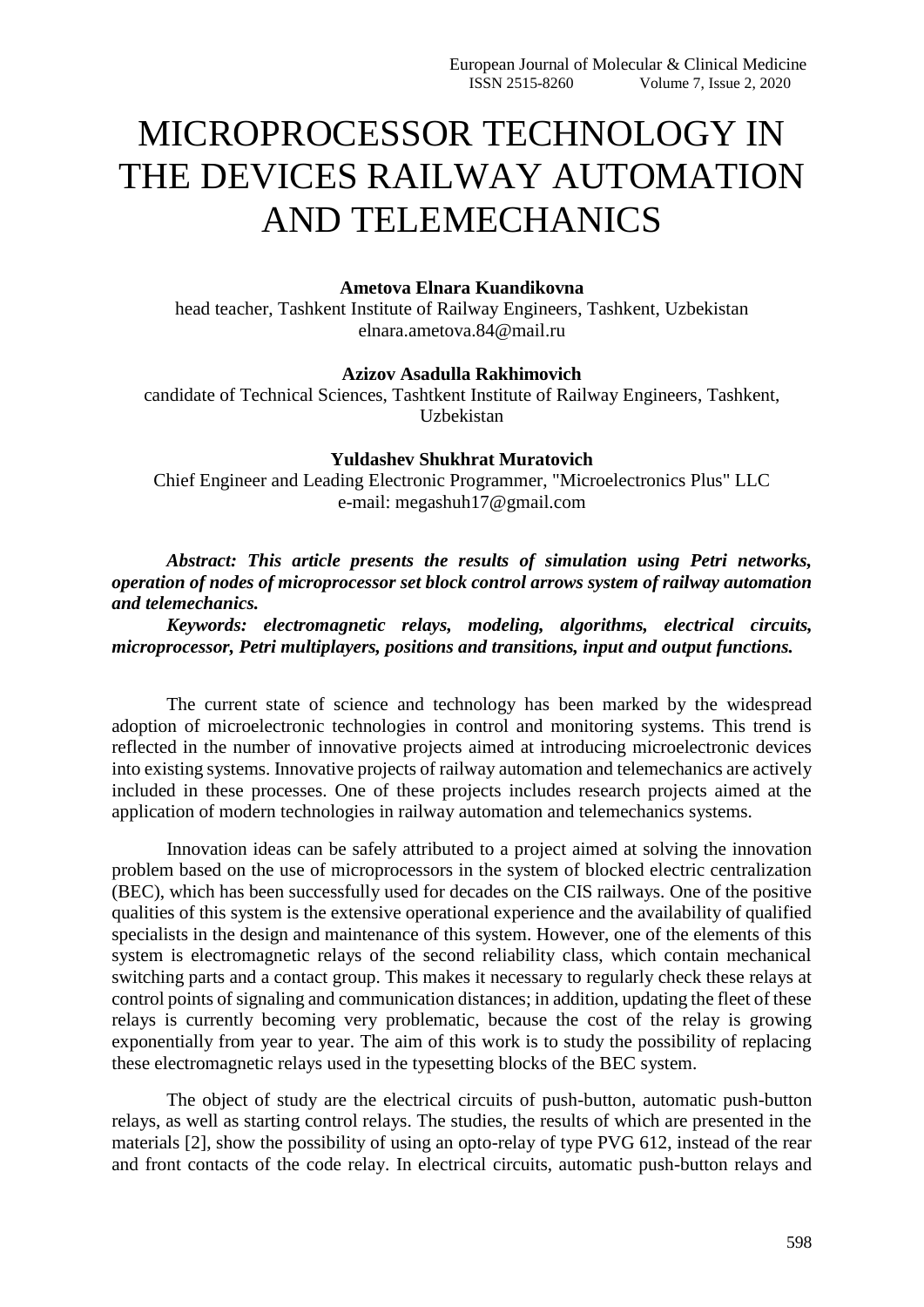starting control relays, low-resistance relays of the KDR-1M type are used in series with a coil winding resistance of 3.8 Ohms. A technical problem arises, namely, which devices can replace these relays, which have an internal resistance commensurate with the resistance of the winding above the specified electromagnetic relay. This device should solve two problems, the first one is to determine the presence of current in the circuit, the second is to transmit information about this to the controller, which will accept this information as a fact of the relay operation. The first solution to this problem was to use an optocoupler type PS-817. However, the internal resistance of this device is quite large, about 150 Ohms, as well as the permissible current flowing through it should not exceed 150 mA. In the considered electrical circuits connected to a 24 V power supply, the maximum allowable current is 1.8 A. Therefore, this device, by its technical characteristics, cannot be used instead of the code relay. A better option is the ACS 712 current sensor, capable of detecting the presence of current in the circuit under study, namely in the electrical circuits of the plus and minus control relays. When specifying the route, the 24 V battery is supplied to the terminals of the arrow control blocks. For example, for the block of "single slip switch control", the sensor is connected in series between the terminals of the electric circuits of the positive starting control relays 2PU 2-13, 2-3 (Fig. 1) and 1PU between the terminals 1-3 and 1-13, for negative control relays 1MU between the terminals 1 -3, 1-17, for a 2MU relay between terminals 2-17 and 2-3. In the block of "double slip switch control"-Current sensors block, it is necessary to include instead of the windings of the relay PU1, PU2 and МU. The current sensor of the electric circuit of the starting control relay of the first arrow must be placed in the gap between the terminals 1-13 and 1-3, the current sensor of the second positive control relay is connected to the open circuit of the excitation circuit between the terminals 2-3 and 2-13. The presence of current in the excitation circuit of the MU relay is simulated by turning on the current sensor between terminals 2-3 and 1-3.



Fig. 1 Scheme of inclusion of current sensors in the circuit plus and minus control block of "single slip switch control"

The main functional purpose of the current sensor in these devices is to determine the presence of current in the above listed circuits. Information in the form of an analog signal is taken from the eighth leg of the sensor and fed to the microprocessor input in the form of a variable containing the symbol "x" The reference voltage of the sensor is supplied to the 8 leg of the sensor, in this case 5V. In Fig. 1, the variable is an analog signal supplied to the input of the ADC built into the microprocessor. If there is no power at the inputs of terminals 2-13 and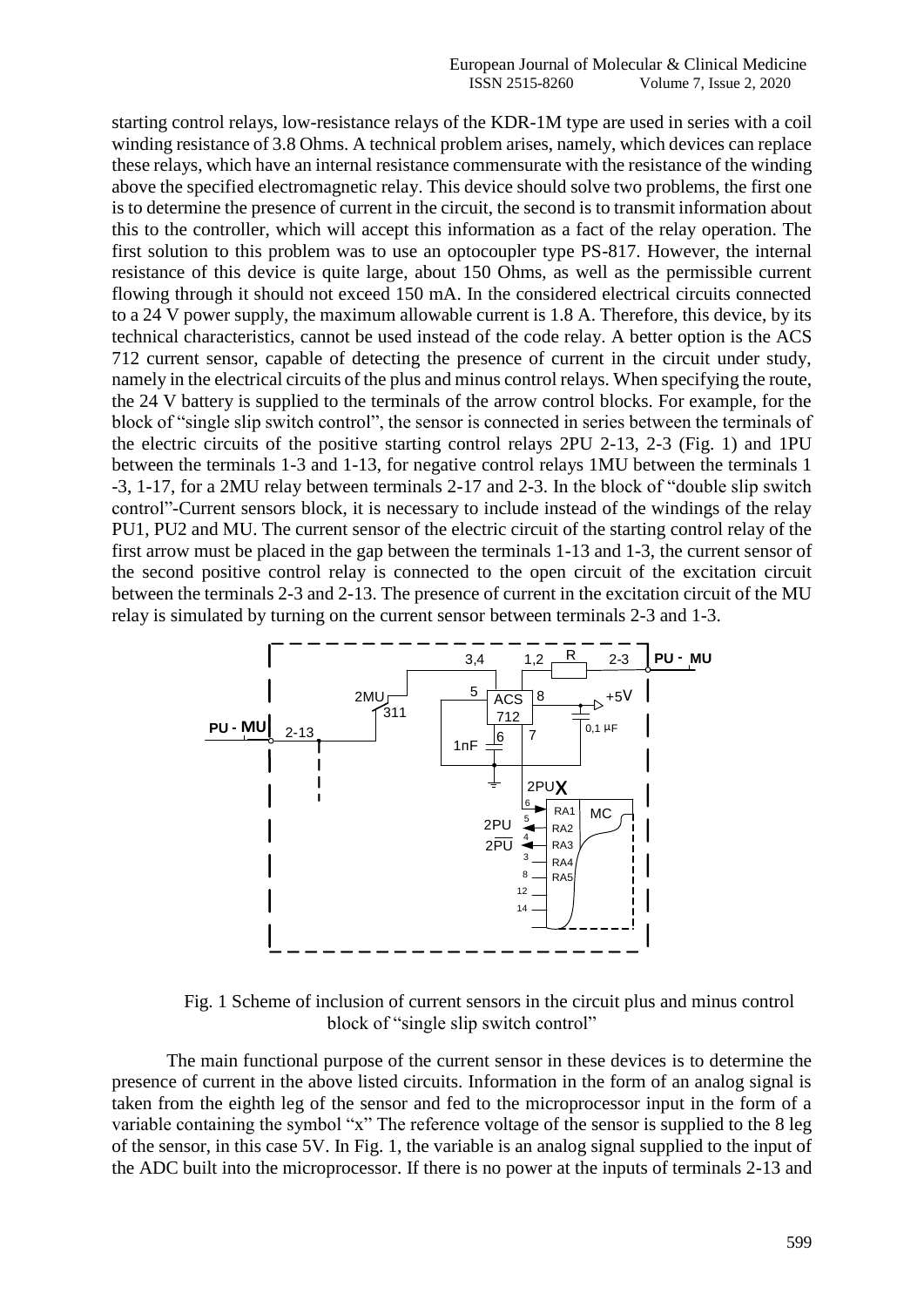2-3, this voltage is 2.5V. The microprocessor software is configured in such a way that when an analog signal is received at the ADC input equal to 2.5V, the variable is assigned a logical zero value, and the variable is assigned a logical unit value. In the presence of voltages at terminals 2-13 and 2-3, current flows through the contacts 1,2 and 3,4 of the sensor, the value of which is reflected in the voltage value i.e. there is a deviation from the average value of the analog signal 2.5V in one direction or another . The microprocessor software perceives these changes as the presence of current in the circuit of the starting control relays, and assigns the signal "1" to the variable, and the signal "0" to the variable. A typical electrical circuit of the starting relays, to limit the current in the circuit of the control relays and create a uniform operation mode with a different number of them, is achieved by supplying power through two resistors of 10 Ohms. In this case, we mean the presence of a different number of arrows in the route from one or more. In order to maintain a balance of resistances, replacing the relay winding with a current sensor, the transition resistance, which between the terminals 1,2 and 3.4 is practically zero, you must include an additional resistance of at least  $R = 4$  Ohms with a power of at least 5 watts. The analysis of relay block circuits like block of "single slip switch control" and block of "double slip switch control", showed that a number of relay contact connections can be implemented using a microprocessor software. In the block of "single slip switch control" block, these connections include the rear-connected rear contacts of the 2PU and 2MU relays between terminals 2-8 and 2-9 of the route accumulation elimination circuit. In the microprocessor block of "single slip switch control" block software, this function is determined by the expression in Fig. 2. In the block of "double slip switch control" relay block, the rear contacts of the relay PU2 and MU between terminals 2-8 and 2-9 are connected in series, the rear contacts of the relay PU1 and MU between terminals 18 and 19, and the front contacts PU1 and PU2 are also connected in parallel between the terminals 2-7 and 2-5 of the control circuit of the arrow electric drive of the paired arrows.



Fig. 2 Scheme of the implementation of the function  $\overline{2PU} \& \overline{2MU}$  of the microprocessor block of "single slip switch control"

In the microprocessor "double slip switch control", block microprocessor software, these connections are reflected by variables, and for the implementation of these functions, one optorelay of Fig. 3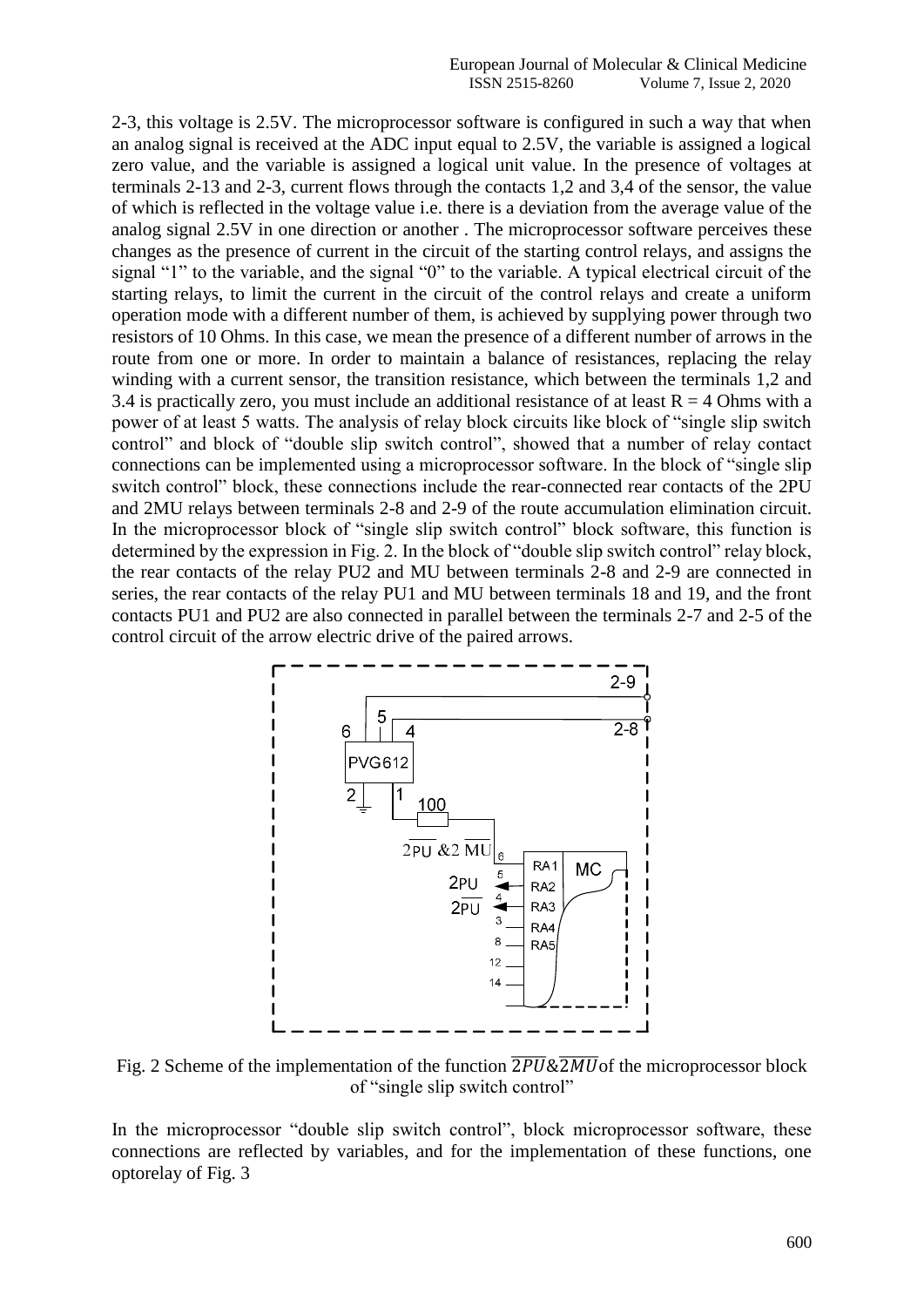

Fig. 3 Scheme of the implementation of the function of  $\overline{PU2\&MU}$ ,  $\overline{PU1\&MU}$ ,  $PU1 \cup PU2$  in the microprocessor block of "double slip switch control"

In [1], using Petri nets, models of electrical circuits of starting control relays, pushbutton relays and matching circuits were investigated. However, in these papers, a generalized model of the operation of the microprocessor block of "single slip switch control", and microprocessor block of "double slip switch control", are not considered.



Fig. 4 Graph of the Petri net of the generalized block model microprocessor block of "double slip switch control"

Consider the work of the graph of a generalized model of the microprocessor block of "single slip switch control" fig. 4, where the position reflects the state of variables equal to  $2PU = 1$ , with  $\overline{2PU} = 0$ , the position reflects the value  $\overline{2PU} = 1$  with  $2PU = 0$ . In accordance with this, the positions are similar, and if  $2MU = 1$ , then  $\overline{2MU} = 0$  and vice versa. The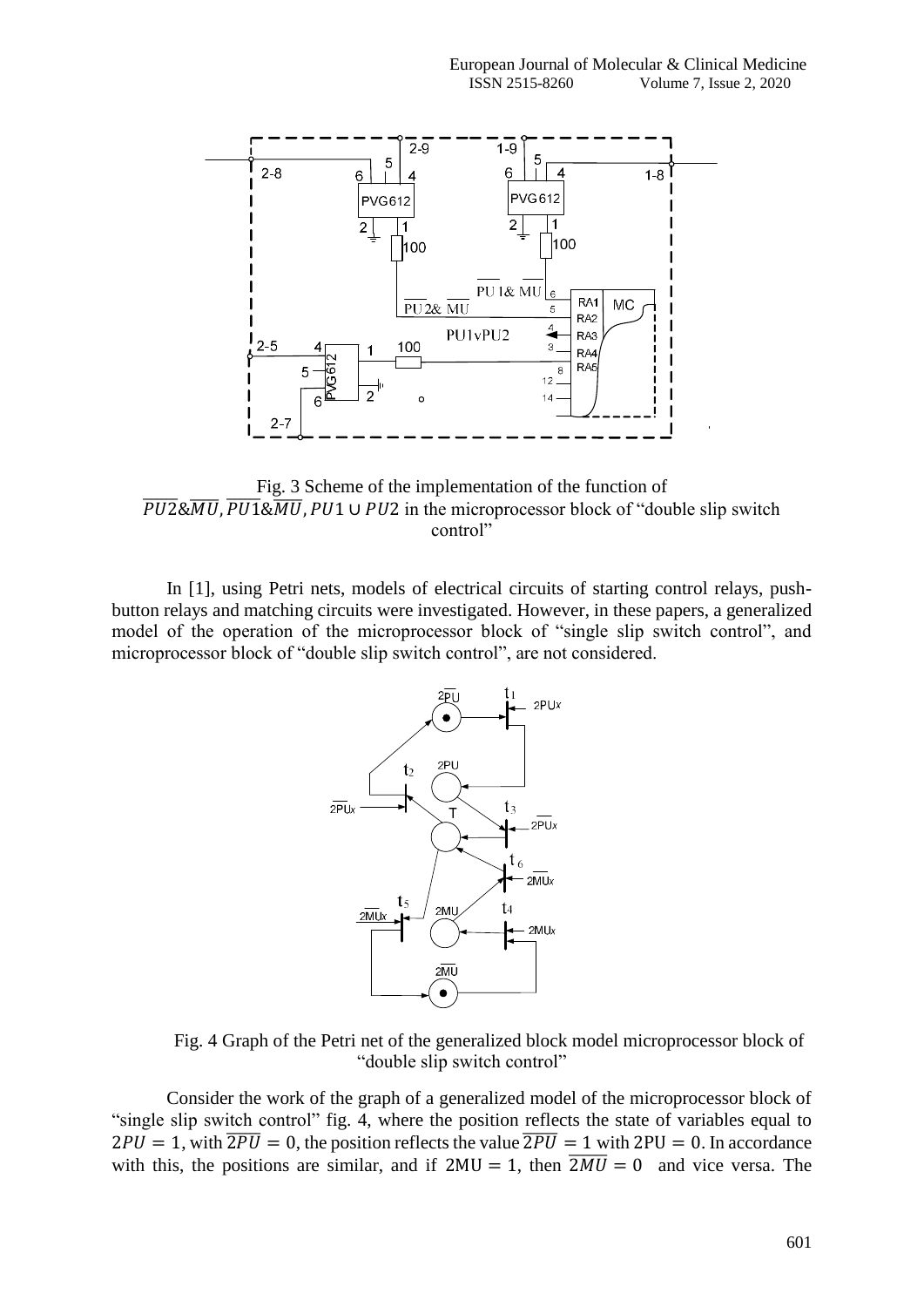variable reflects the state of the electrical circuit of the positive control relay, 2PUx in the presence of conditions for the closure of this circuit, this variable is  $2PUx = 1$ , and the variable  $\overline{2PU}x = 0$ , and vice versa, in the absence of an electric circuit, this variable takes a value equal to  $\overline{2PU}x = 1$ , and the variable 2PUx = 0.. Similar reasoning is also valid for variables and reflecting the state of the electric circuit of the negative control relay. The position reflects the state of the timer delay time of 500ms. For a Petri net graph, the extended input (I) and output (O) functions are:

| $I(2PU) = \{t_1\};$                     | $O(2PU) = \{t_3\};$           |
|-----------------------------------------|-------------------------------|
| $I(2\overline{PU} = \{t_2\};$           | $O(2\overline{PU} = \{t_1\};$ |
| $2MU = \{t_4\};$                        | $O(2MU) = \{t_6\};$           |
| $I(2\overline{MU} = \{t_5\};$           | $O(2\overline{MU} = \{t_4\};$ |
| $I(T) = \{t_3, t_6\};$                  | $O(T) = \{t_2, t_4\};$        |
| $I(t_1) = {2\overline{PU}}, 2PUx);$     | $O(t_1) = {2PU}$ ;            |
| $I(t_2) = {2\overline{PU}x, T};$        | $O(t_2) = {2\overline{PU}};$  |
| $I(t_3) = {2PU, 2PUx};$                 | $O(t_3) = {T};$               |
| $I(t_4) = \{2MU, 2\overline{MU}\};$     | $O(t_4) = \{2MU\};$           |
| $I(t_1) = \{2MU, 2\overline{MU}x, T\};$ | $O(t_5) = {2\overline{MU}};$  |
| $I(t_6) = \{2MU, 2\overline{MU}x\};$    | $O(t_6) = {T};$               |

Consider the work of a generalized model of the microprocessor block of "single slip switch control". In the initial state, when no routes are set, all switch control relays are without current, so the  $2\overline{MU}$  and  $2\overline{PU}$  variables are equal to 1, which is reflected by the presence of chips in these positions of the graph. Accordingly, the variables  $2MU$  and  $2PU$  are equal to zero and their positions do not have chips. Consider the option when the switch of the microprocessor block of "single slip switch control" block participates in a given route, which runs along its positive position. In this case, an electrical circuit of the positive control relay must be created, i.e. the variable is  $2PUx$  not equal to zero. In this case, conditions are created for the execution of the output function  $O(2\overline{PU}) = \{t_1\}$ , because the transition has the following input function  $I(t_1) = \{2\overline{PU}, 2PUx\}$  there are conditions for starting the transition, and the chip must move to the position, according to the input function  $I(2PU) = \{t_1\}$ . Then the graph will take the form of Fig. 5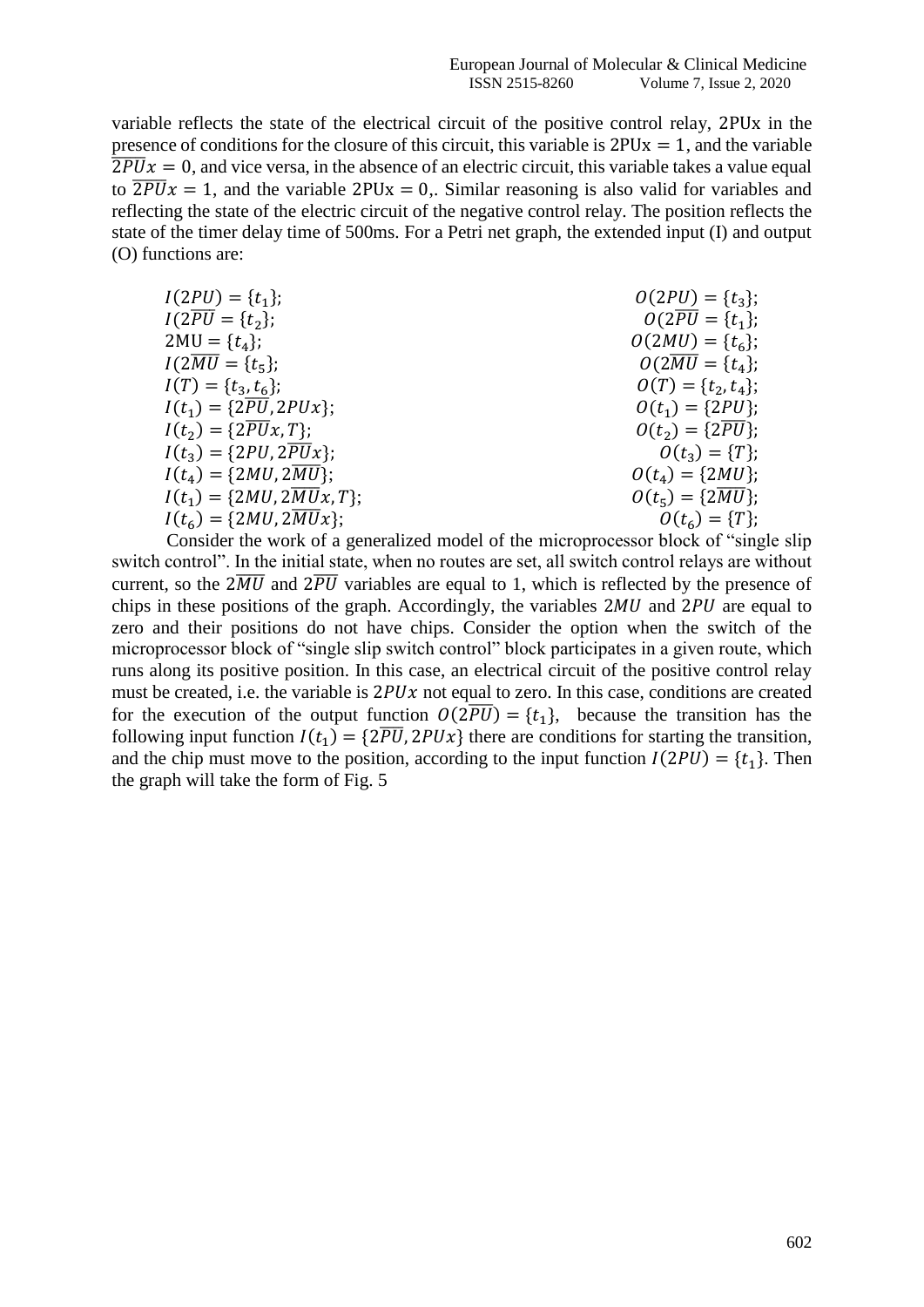

Fig. 5 Graph of the Petri net of the generalized model of the microprocessor block of "single slip switch control" when simulating the operation of the plus control relay.

The presence of chips in the position  $2PU$  creates conditions to run the transitions and, according to the output functions  $O(2PU) = (t_2, t_3)$ . transition can be launched in the implementation of the conditions of functions  $I(t_2) = \{2PU, 2\overline{PU}x, T\}$ , that is when the relay 2PU is under current electric chain is broken and there is an excerpt time 500 msec. in this case the transition not start because there is electric chain response relay  $2PUx = 1$  and timer exposure time not counts a given time. when breakage Circuit positive manager relay variables  $2PUx$  and  $2\overline{PU}x$  take respectively value of 0 and 1. Algorithm of the electric centralization at the same time can not be created two electric chain positive and negative manager relay, so for the time positive relay variable  $2\overline{M}Ux$  always equal to 1. the absence of Circuit creates conditions for the implementation of the input functions  $I(t_3) = {2PU, 2PUx}$ , ie. electric chain open and variable is  $2\overline{PU}x$  equal to 1 and chip is in the position. chip in the position will move after the end of reference timer exposure time 500ms. count in this case will take the form figure 6. exposure time 500ms. and the presence of chips in the position creates conditions for the implementation of the output functions  $O(T) = \{t_2, t_4\}$  and input the transition functions  $I(t_2) = \{2PU, 2PU, T\}$ . consider options response and run the transition is  $t_5$  not necessary because minus control relay in this case does not work. Launch of the transition  $t_2$ provides the transfer of chips from the position in the position  $2\overline{PU}$  and count becomes the original state of figure 1 similar arguments apply to the model power microprocessor block of "single slip switch control" when installing the route on the negative the status of switches.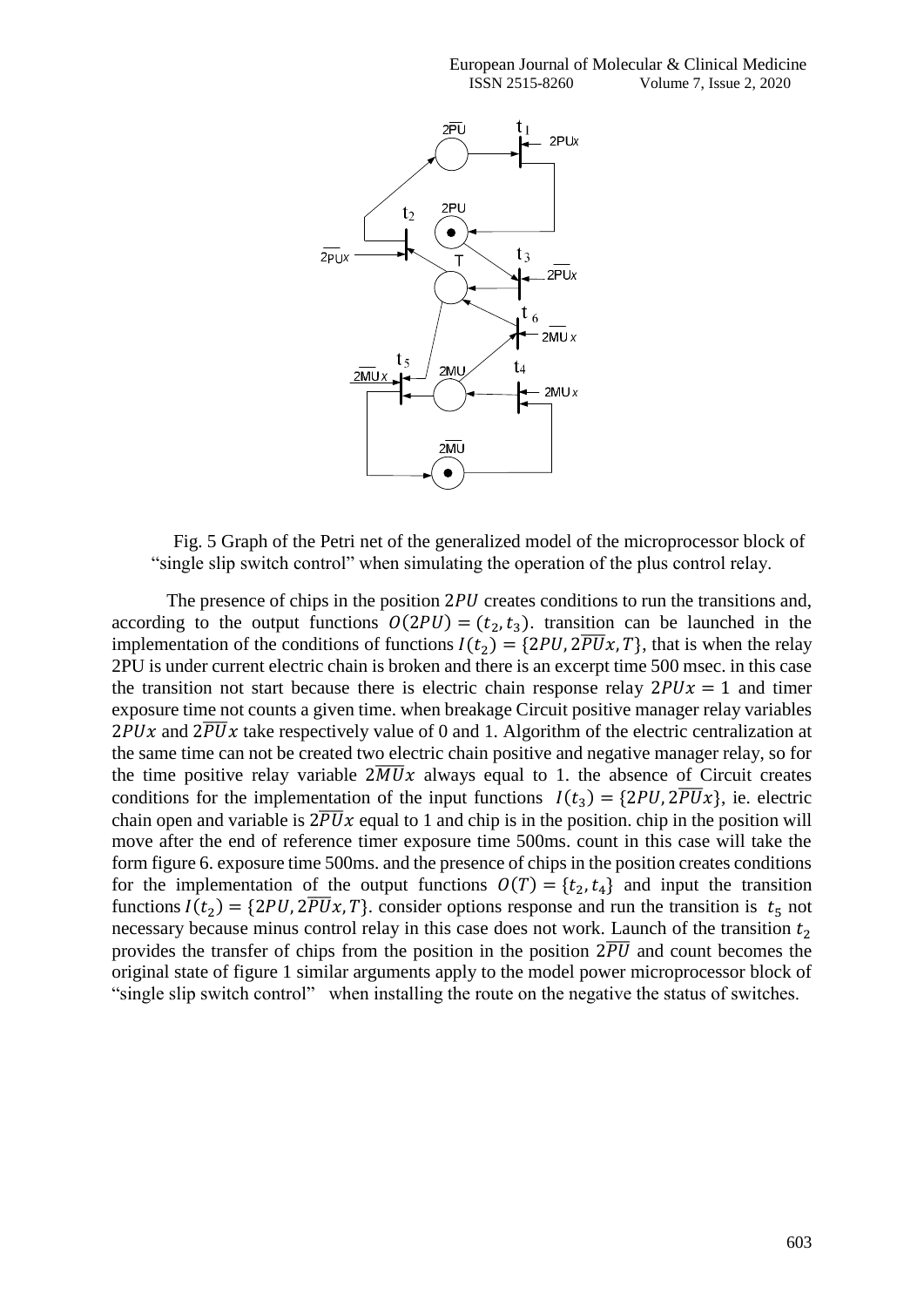

Fig. 6 Petri nets generalized the model power microprocessor block of "single slip switch control" modeling the end of the time of delay time in 500ms

Consider the work of a generalized model of the microprocessor block of "single slip switch control" block. The models of the positive control relays of this block are identical to the similar relays of the microprocessor block of "single slip switch control" block. The difference between the operation of these relays is that in the microprocessor block of "double slip switch control" block it is possible to simultaneously establish a route according to the plus positions of the arrow. This explains the need for two independent timers. The Petri net graphs of these relays are shown in Fig. 7.



Fig. 7 Graph of the Petri net of the generalized model of the microprocessor block of "double slip switch control" for plus relay control relays

Relay graphs of the angular and negative control relays will have a similar appearance as shown in Fig. 7, with a corresponding change in position.

Consider the algorithm of the microprocessor block of "single slip switch control" shown in Fig. 8. It can be seen from the algorithm that, if there is power, the microprocessor sets to the block all the inverse variables of the plus and minus control relays, as well as the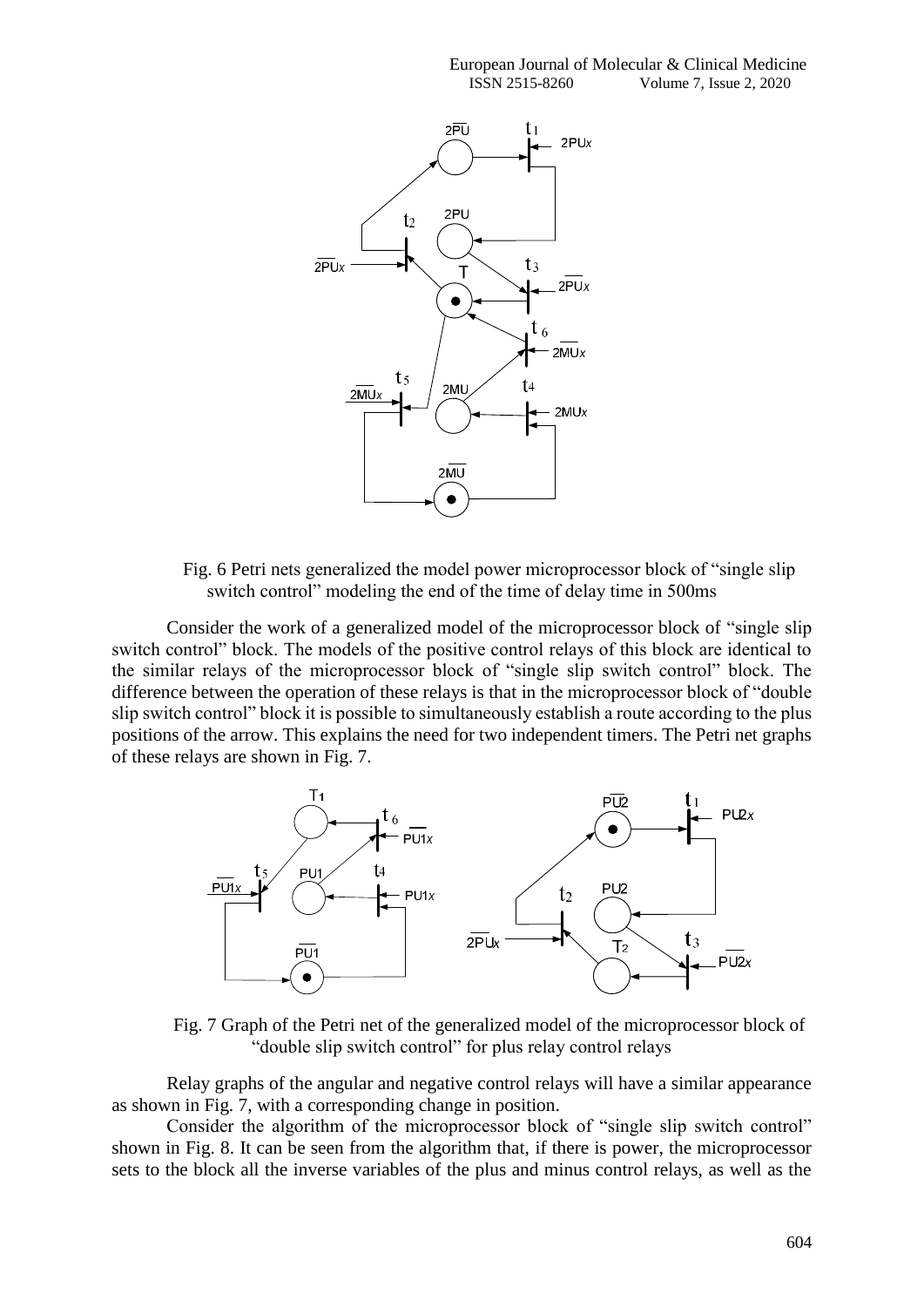logic variable assembly assembly variable 2PU&2MU. Then the processor analyzes the current value of the electric circuits of the positive start control relay, in the absence of the latter, the current of the negative control relay is analyzed, in the absence of such a program returns to the beginning. Consider the option of setting the route to the positive position of the arrow, i.e. there is an electric circuit, which is reflected by the non-fulfillment of the condition  $2PUx = 2.5 V$ . block 2. The cycle is repeated until the conditions for breaking the electric circuit are created. In this case, the condition 2PUx  $= 2.5$  V. is fulfilled, and the program from block 4 moves to block 5. where the state of the variable is determined, because this variable is equal to "1", then a time delay unit 10 is included in the work, which simulates the time delay for the 2PU relay to fall off. The algorithm works in a similar way when setting the route minus the arrow, then the work occurs according to the 2MU variable of the microprocessor block of "single slip switch control".



Fig. 8 Algorithm of work of microprocessor block of "single slip switch control"

Consider the operation algorithm of the microprocessor block of "double slip switch control", the difference from which is the presence of the second positive control relay and an angular relay. A feature of the operation of the microprocessor block of "double slip switch control" is that two positive control relays can be simultaneously under current. Figure 9 shows the algorithm of the subroutine of the second positive control relay of the microprocessor block of "double slip switch control". In addition to this, the software of the unit also has control subroutines for the first plus control relay, negative control relay and angular relay. In the algorithm of the subroutine of the negative control relay, the safety requirements are met, namely, when the MU relay is activated, the de-energized state of both positive relays must be checked, block 3 of the algorithm of the subroutine of the control negative relay Fig.10.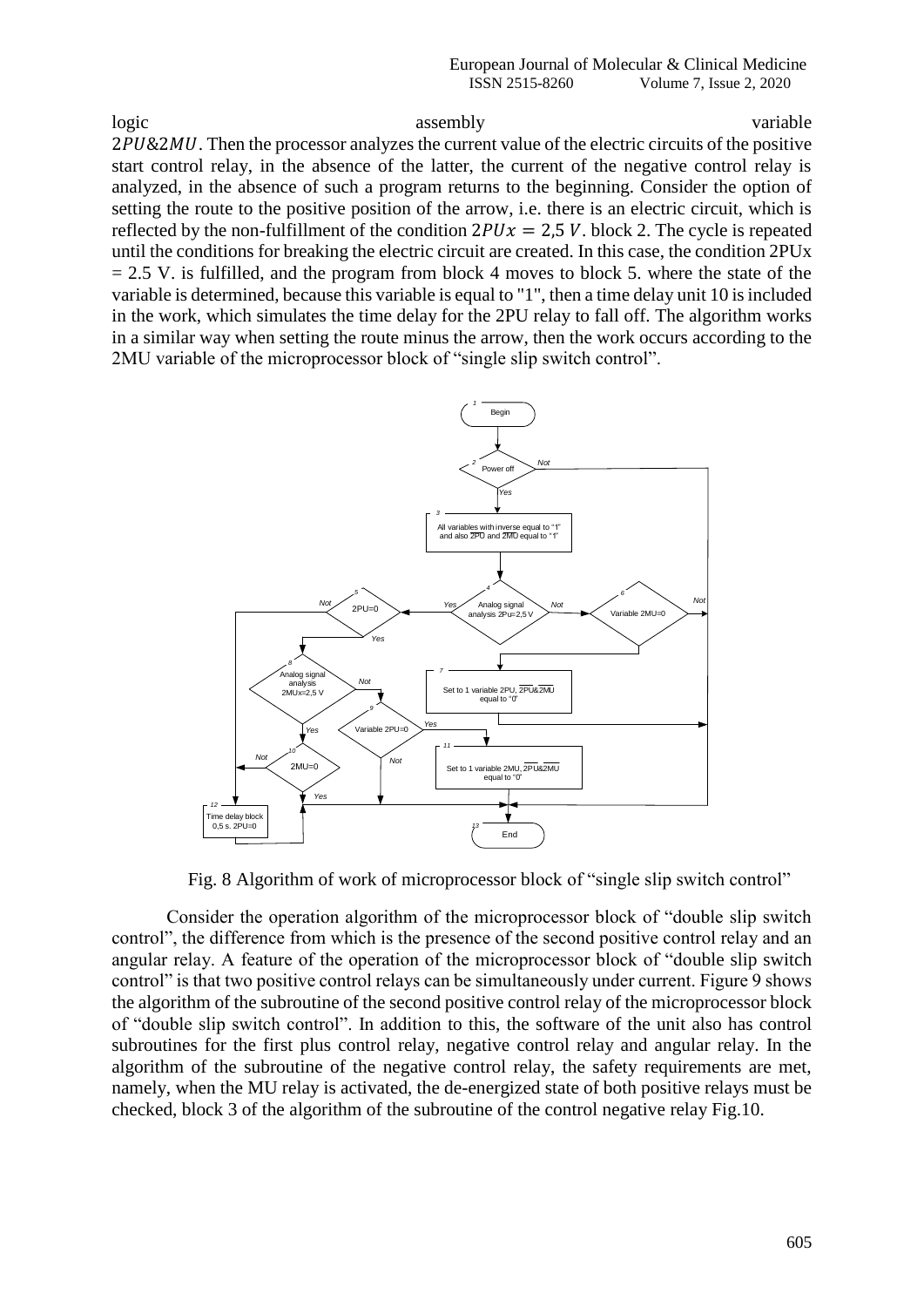#### European Journal of Molecular & Clinical Medicine ISSN 2515-8260 Volume 7, Issue 2, 2020



Fig. 9 Algorithm routines management plus managet relay second switchs block microprocessor block of"double slip switch control".



Fig. 10 Algorithm routines management minus manager relay microprocessor block of"double slip switch control"